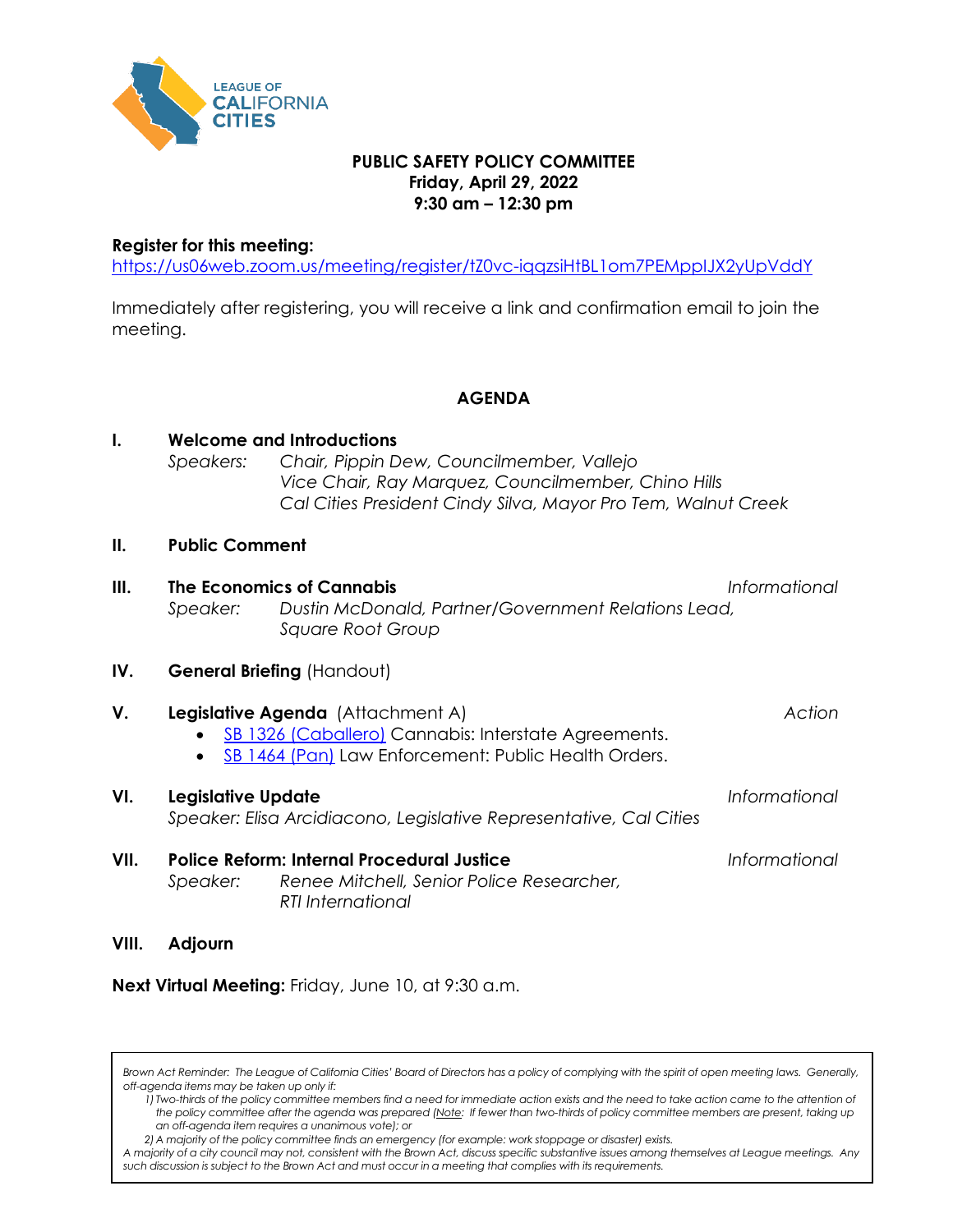

# **Public Safety Policy Committee Legislative Agenda April 2022**

**Staff:** Elisa Arcidiacono, Legislative Representative (916) 720-8025

# **1. [SB 1326 \(Caballero\)](https://ctweb.capitoltrack.com/public/search.aspx?id=ad485199-37cd-42cd-8217-d19b4d257119&session=21&s=sb%201326&t=bill) Cannabis: Interstate Agreements.**

This measure would allow the import to other states and export from other states of cannabis and cannabis products by authorizing the Governor to enter into an agreement to provide lawful interstate commerce.

# **Bill Description:**

Specifically, this measure would:

- Allow the Governor to enter into an agreement with another state allowing medicinal and/or adult-use commercial cannabis activity between entities licensed under the laws of the contracting state and entities operating with a state license if the commercial cannabis activities are lawful and subject to licensure.
- the agreement would prohibit:
	- o The use of any other transportation mode other than motor vehicles unless those authorized under both laws of the contracting state; or
	- o Transportation through jurisdictions of the United States that allow for transportation.
- Permit a foreign licensee to engage in commercial cannabis activity with a state licensee.
- Prohibit a foreign licensee from engaging in commercial cannabis activity without a state license or engage in cannabis activity within a local jurisdiction without a license, permit, or authorization.
- Require the agreement to have the contracting state impose requirements on foreign licensees for cannabis and cannabis products to be sold, transferred, or distributed within the state that meet or exceed the following:
	- o Enforceable public health and safety standards that are equivalent to California.
	- o Mandatory participation in a system administered by the state to regulate and track the cultivation, manufacturing, distribution, transportation, sale, and destruction of cannabis and cannabis products from seed to sale.
	- o Standards for the testing of cannabis or cannabis products in testing laboratories as required in California statute.
	- o Requirements for the packaging and labeling of cannabis and cannabis products established in California statute.
	- o Requirements for quality assurance and inspection of cannabis or cannabis products applicable to cannabis or cannabis products cultivated, manufactured, or sold by state licensees.
	- o Restrictions on marketing, labeling, and advertising within this state by foreign licensees that meet or exceed the restrictions on California state licensees.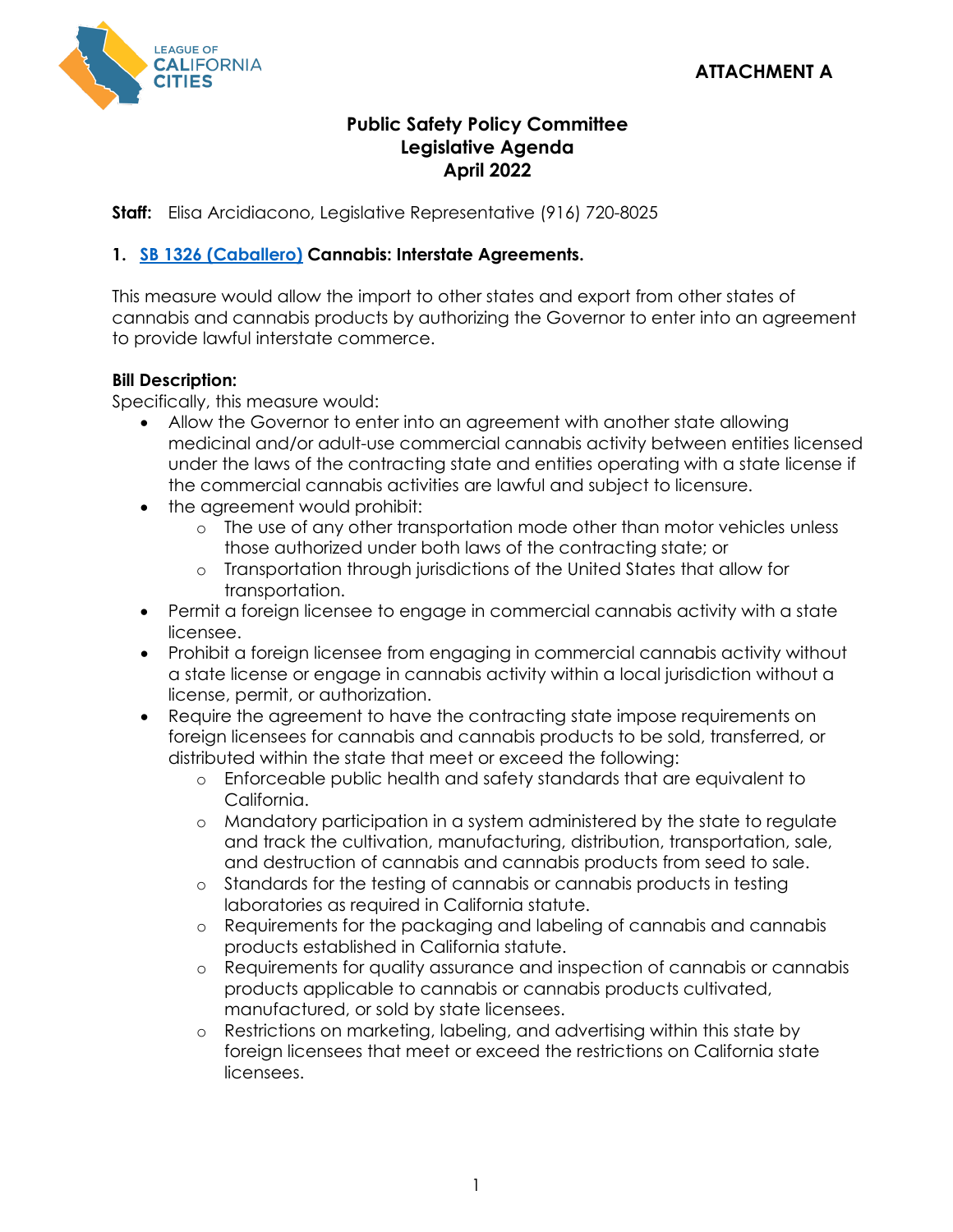- o A process for the identification of adulterated or misbranded cannabis products, and the destruction of those products using standards that meet or exceed California standards and procedures.
- Require the agreement to require the department and appropriate regulatory entity of the contracting state to address public health and welfare emergencies concerning cannabis and cannabis products that are sold or intended for sale, including prompt recall or embargo of misbranded products.
- Require the agreement to include provisions requiring each state to investigate alleged noncompliance with commercial cannabis regulatory programs upon request by other state and in accordance with the mutually agreed upon procedure. The agreement must require the contracting state to reasonably cooperate with California investigations.
- Require the agreement to include provisions determined by the Governor to promote inclusion and support of individuals and communities in the cannabis industry who are linked to populations or neighborhoods negatively impacted by cannabis criminalization.

# **Background:**

# *The Genesis of SB 1326*

California legalized cannabis for both medicinal and adult-use through the passage of Proposition 64 (2016). However, state law currently limits commercial cannabis activities within California's borders and prohibits California's cannabis licensees from engaging in interstate commerce. Historically, most of the cannabis grown in California was exported, up to 80% by some estimates, and this prohibition has consequently left many California cannabis growers with no viable pathway into the legal, regulated market.

In 2019, Oregon enacted Senate Bill 582, authorizing their Governor to enter into agreements with other states that have legalized cannabis in order to permit "crossjurisdictional" cannabis commerce. If other states adopt a similar approach, including states that have historically imported cannabis, this may provide a solution to cannabis oversupply in producing regions.

Federal law currently prohibits all cannabis activities - personal or commercial - and does not distinguish between interstate activities and those occurring entirely within one state's borders. However, this does not prevent a state from choosing to legalize some or all cannabis activities under its own state laws, regardless of where those activities occur. As many as 18 states have legalized recreational use of cannabis, and 37 states allow medicinal use. Despite the bipartisan momentum to decriminalize and legalize cannabis at the federal level, none have gained traction. Coordinated action by states that have legalized cannabis, and the development of a sensible and secure multi-state legal cannabis market, can provide support for a policy shift and help guide the federal conversation in future years.

According to the author, "SB 1326 provides a relief valve for the oversupply of cannabis, an opportunity to grow California's brand and market share, support job creation and gives the state a competitive advantage as federal policy develops...[and] is an essential step to ensure that California can fully capitalize on, and remain a leader in, the forthcoming national cannabis market. California should lay the groundwork for a multi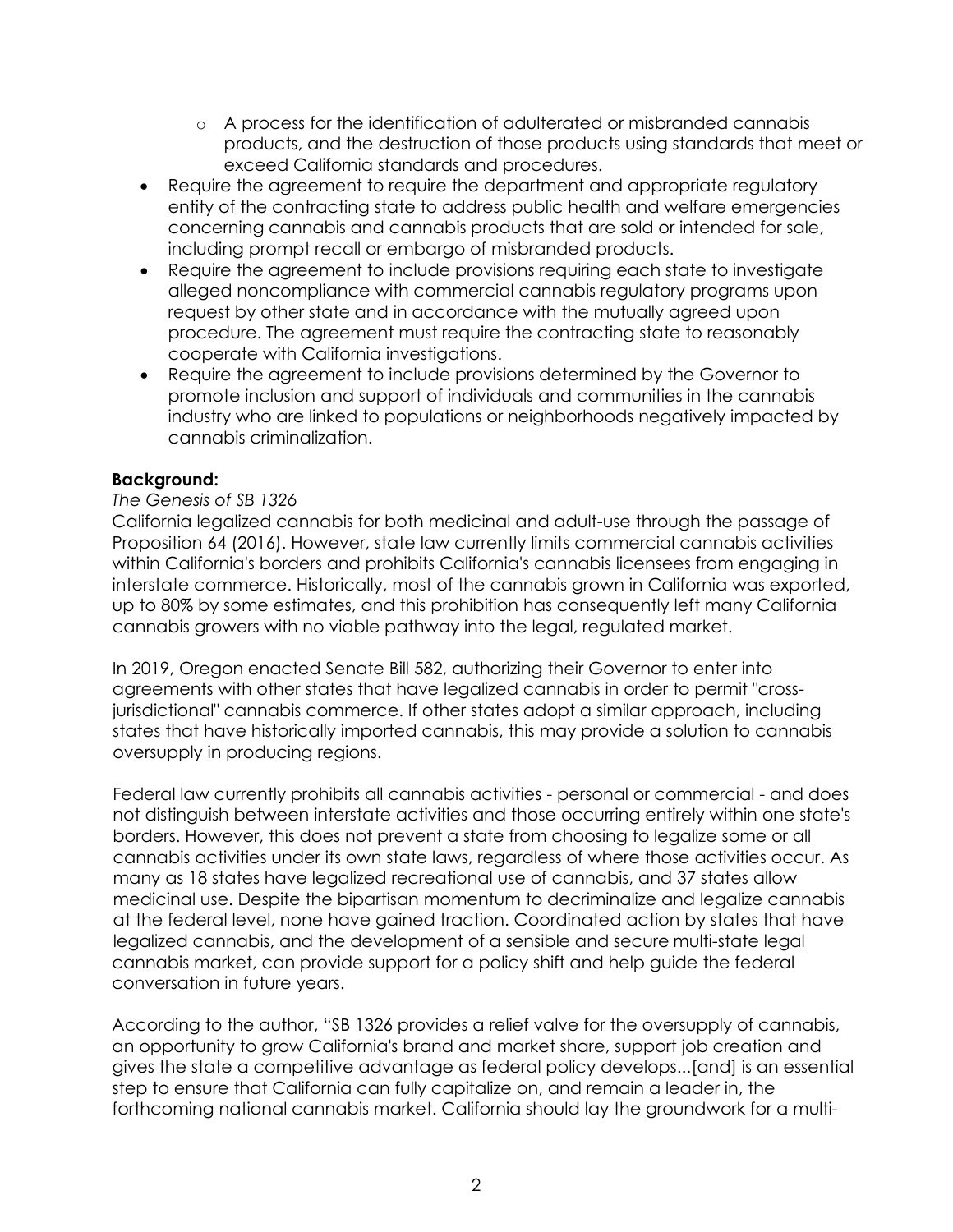state legal cannabis market. Not only can this strategy be replicated on a national scale, it can give California a competitive advantage."

### **Fiscal Impact:**

The sponsors assert that California's legal cultivators grow more than three times as much cannabis as is sold in the legal retail marketplace. California had roughly \$1.1 billion in cannabis tax revenue in 2020. With variations based on tax rates in other states, we could presumably have an additional \$3 billion annually in revenue.

## **Existing Cal Cities Policy:**

#### *Cannabis*

Cal Cities regards as a vital interest the maintenance of local control over medical and adult use cannabis businesses, and supports measures that enhance and protect maximum local regulatory, land use, and enforcement authority in relation to such businesses.

## *Economic Development*

Cal Cities supports legislation that will provide tangible and productive tools and incentives to support job creation and retention in housing-rich, jobs-poor communities.

## *Transportation*

Cal Cities supports the development of best practices and funding to support all modes of goods movement including ports, roadways, storage/distribution centers, rail and air. A focus should be kept on job creation and retention, economic development, and safety. Cal Cities encourages cities to actively engage their region and the state in making goods movement decisions.

## **Staff Comments:**

This bill would take two to three years to fully implement. The author is considering amendments for additional public notice and oversight. States such as Nevada, Arizona, Montana, and New Mexico that have legalized recreational cannabis but are not ideal locations for cultivation would be primary candidates for such agreements.

#### **Support and Opposition:**

*Support* Rural County Representatives of California (RCRC)- Sponsor California State Council of Service Employees International Union Cannabis Distribution Association Cannabis Equity Policy Council JRG Attorneys At Law Monterey County Cannabis Industry Association **MontereyCounty** Nabis UDW/AFSCME Local 3930

*Opposition* None on file at this time.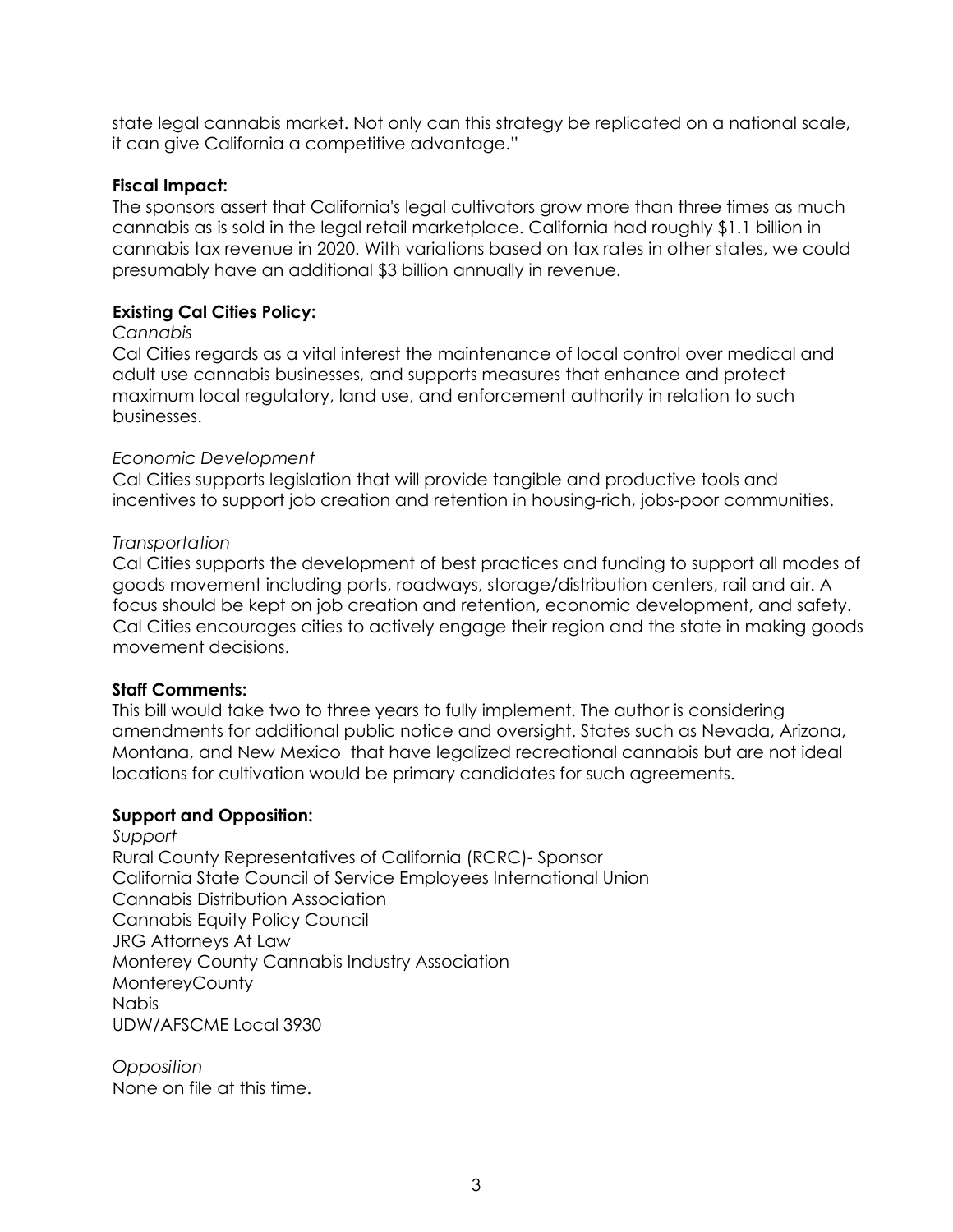# **Staff Recommendation:**

Staff recommends the committee discuss SB 1326 and make a recommendation to the Board.

# **Committee Recommendation:**

# **Board Action:**

# **2. [SB 1464 \(Pan\)](https://ctweb.capitoltrack.com/public/search.aspx?id=ad485199-37cd-42cd-8217-d19b4d257119&session=21&s=sb%201464&t=bill) Law Enforcement: Public Health Orders.**

This measure would require peace officers to enforce all orders of the California Department of Public Health or a local health officer issued for the purpose of preventing the spread of any contagious, infectious, or communicable disease. Additionally, the measure would prohibit any state funds allocated for the purpose of pandemic response from being provided to any law enforcement agency that publicly announces that they will oppose, or adopts a policy to oppose, a public health order.

# **Bill Description:**

Specifically, this measure would:

- Require, rather than permit, sheriffs and peace officers to enforce all orders of the California Department of Public Health or a local health officer issued for the purpose of preventing the spread of any contagious, infectious, or communicable disease.
- Prohibit any state funds allocated for the purpose of pandemic response from being provided to a law enforcement agency that publicly announces or adopts a policy stating they will not follow a public health order.
- Require state funds withheld from a law enforcement agency to be reallocated, for public health purposes, to the public health department of the county in which the law enforcement agency operates.

## **Background:**

# *The Genesis of SB 1464*

There have been several high-profile cases where sheriffs refused to enforce public health orders. For example, in July 2021, the Los Angeles County Sheriff's Department stated that a reinstated indoor mask mandate was "not backed by science" and that the law enforcement agency would not enforce it. In September 2021, the Riverside County Sheriff said he would not require Sheriff's Department employees or job applicants to be vaccinated against COVID-19 despite a state public health order mandating vaccinations.

According to the author, "In the two years since California's first COVID-19 case, over 8.8 million Californians have contracted the disease. Of those 8.8 million, over 80,000 have died and many more are left with long term or permanent health consequences. To help reduce the impacts of COVID-19, public health officials worked tirelessly in attempt to control the spread of this disease. Lawful public health orders were adopted at the city, county, and state-level, but in many jurisdictions across the state, law enforcement agencies publicly undermined these life-saving measures. In order to protect and serve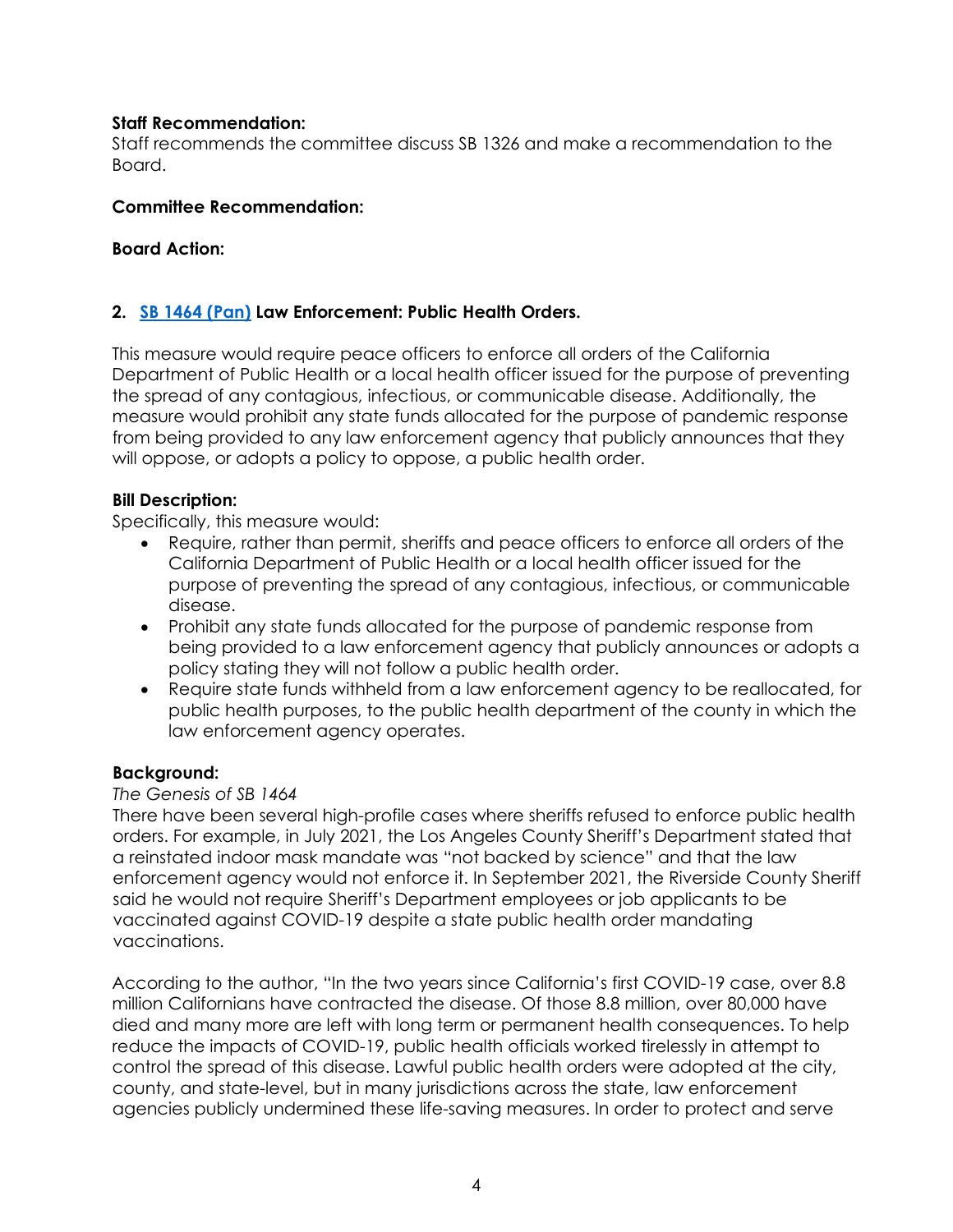our communities during this pandemic and the next, law enforcement must work alongside their partners in public health. The willingness of the public to follow public health and safety measures rests on the coordination of public health entities and public safety officers. This bill would take steps to ensure law enforcement protects public safety by withholding state funding from law enforcement agencies that refuse to enforce public health orders and amends existing law to require these agencies to uphold legal public health orders. This bill is a necessary step in saving lives and upholding public safety as the paramount duty of government."

### **Fiscal Impact:**

No formal fiscal impact has been conducted but this could include all \$8.3 billion in state funding relating to pandemic relief.

## **Existing Cal Cities Policy:**

No existing related policy.

### **Staff Comments:**

This bill has been amended twice and pulled from the Health Committee twice, which is likely indicative of not having the support to move the vehicle forward. We do not have existing policy relating to the intersect of public health and public safety.

### **Support and Opposition:**

*Support* ProtectUS - Sponsor California Association of Environmental Health Administrators Health Officers Association of California

*Opposition* Arcadia Police Officers Association Association for Los Angeles Deputy Sheriffs Burbank Police Officers Association California Coalition of School Safety Professionals California Health Coalition Advocacy California Parents United California State Sheriff's Association Catholic Families 4 Freedom, California Catholic Families for Freedom San Bernardino Chad Bianco, Riverside County Sheriff Children's Health Defense, California Chapter City of Rocklin Claremont Police Officers Association Committee to Support Parental Engagement in Santa Clarita School Districts Corona Police Officers Association Culver City Police Officers Association Eagle Forum of California Educate. Advocate. Freedom Keepers United Fresno Police Department